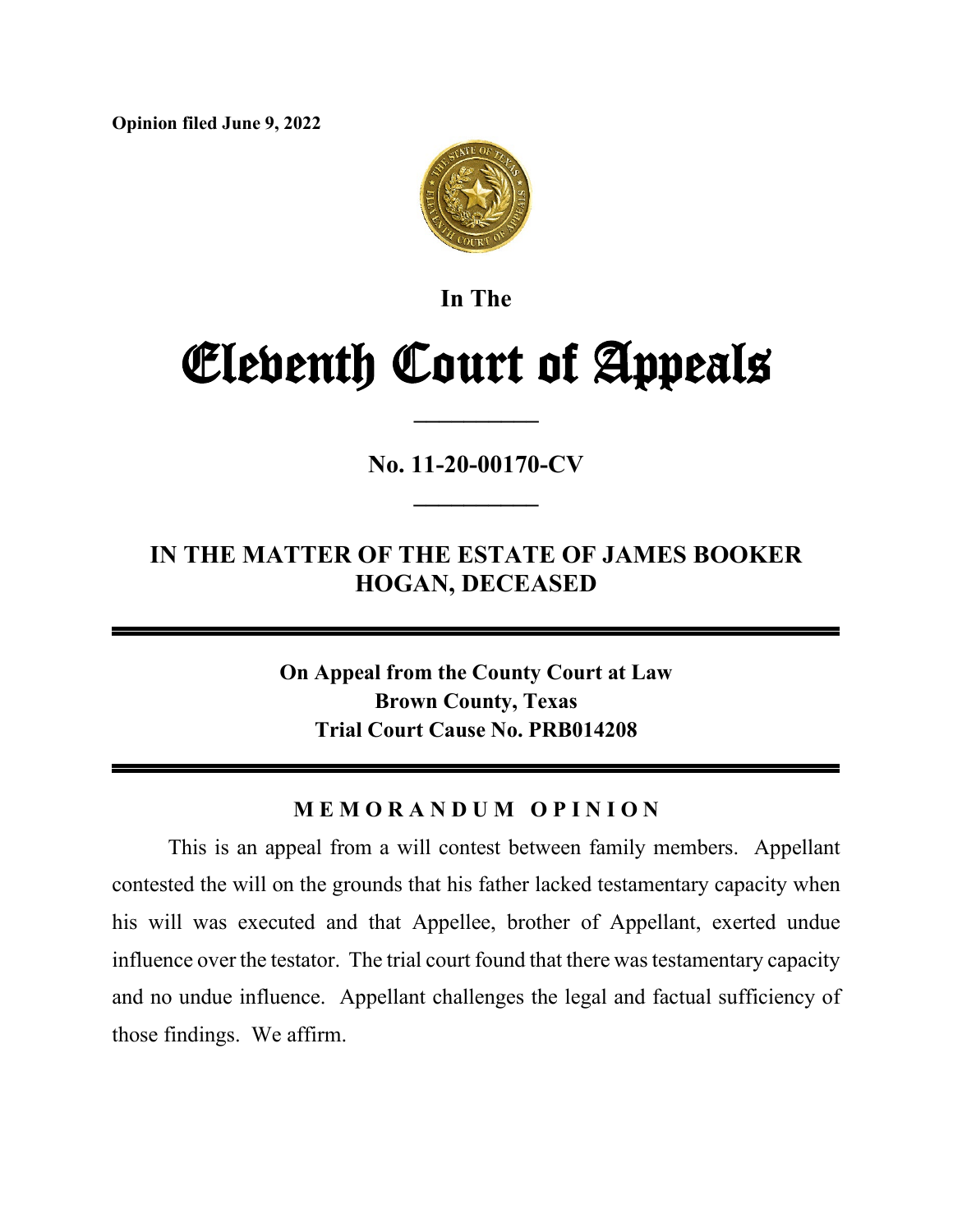## Background<sup>[1](#page-1-0)</sup>

On May 13, 2010, James Booker Hogan (Decedent) executed a self-proved last will and testament (the 2010 will). It was prepared by Decedent's attorney, witnessed by his paralegal and another attorney, notarized, and annexed to a selfproving affidavit signed by Decedent and the two witnesses. In doing so, Decedent revoked his prior will and devised all of his property to only one of his sons, Harold Edward Hogan (Appellee), thus disinheriting his other son, Gary E. Hogan (Appellant). The previous will had devised all of Decedent's property to Appellant and Appellee equally. No copy of the prior will was offered into evidence, and it was never offered for probate. Decedent had one other son, who predeceased Decedent but was survived by a daughter, Janae Hooker (Janae). Decedent also had a surviving daughter, from a prior marriage. The revoked will, like the 2010 will, disinherited his daughter and his granddaughter, Janae.

Decedent died on August 20, 2015. On September 21, 2017, Appellee applied to probate the 2010 will. On January 16, 2018, Appellant filed an opposition to Appellee's probate application, alleging that Decedent lacked testamentary capacity when he executed the 2010 will and that the will was the result of Appellee's undue influence over Decedent. A hearing was held on February 26, 2020. At the hearing, both parties testified, called witnesses, and offered evidence for the trial court's consideration. Appellee offered the self-proved 2010 will. Appellant offered medical records from 2011 which indicated that Decedent had Alzheimer's type dementia and lacked testamentary capacity in late 2011. Appellee and his girlfriend testified that Decedent was mentally competent in 2010 and that Appellee did not

<span id="page-1-0"></span><sup>&</sup>lt;sup>1</sup>This appeal presents a challenge to the sufficiency of the evidence to support the trial court's findings. We confine our recitation of the facts in this section to a brief overview in order to minimize repetition since the facts are more fully discussed later in the analysis sections.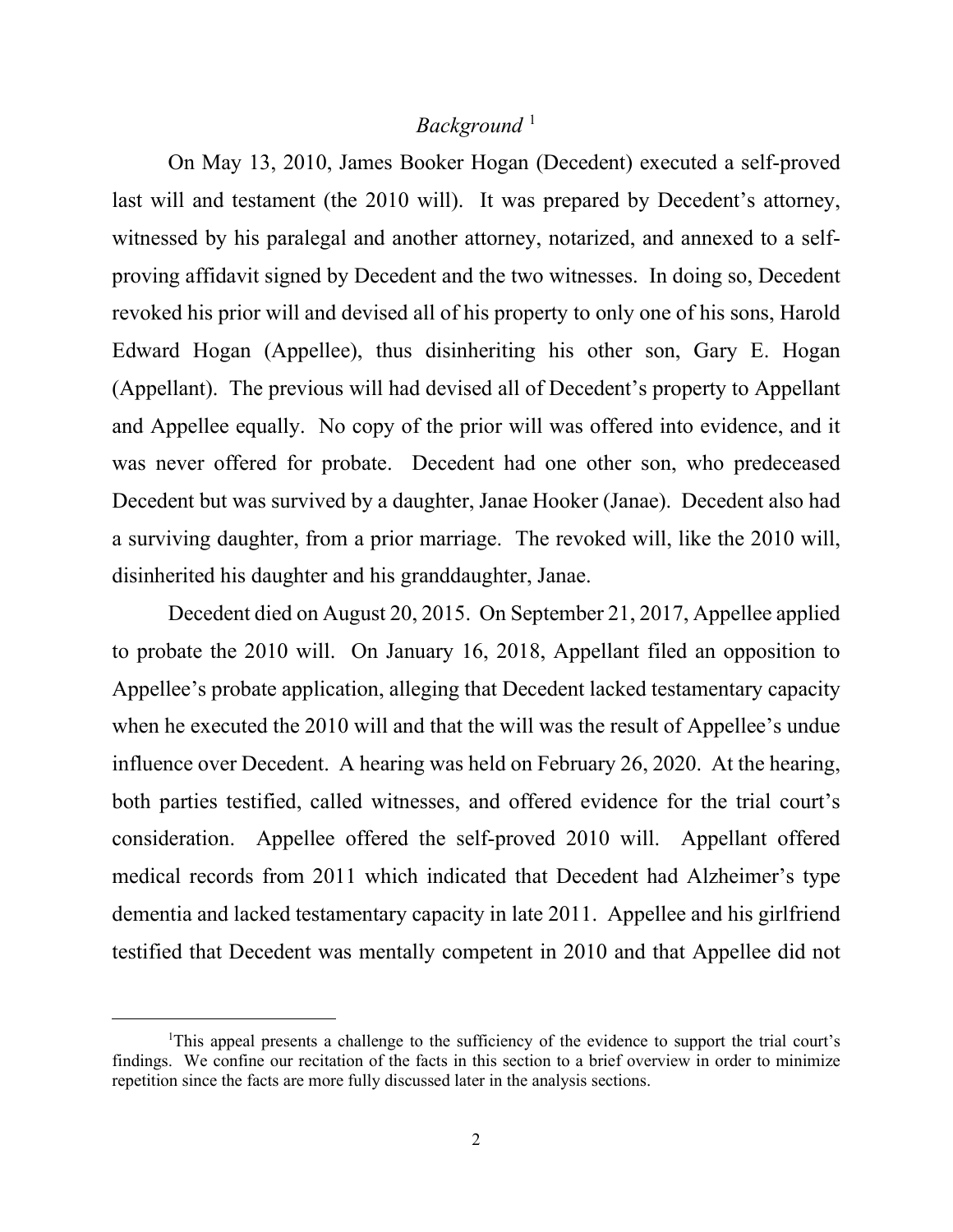influence Decedent to make a new will. Appellant and his witnesses testified that Decedent was not mentally competent in 2010, recounting instances from unspecified time periods in which Decedent was forgetful, confused, or unable to recognize people he knew. Appellant presented no evidence of undue influence other than testimony that Appellee became something of a caretaker for Decedent after Decedent's wife died in 2009 and Janae's testimony that she saw Appellee escorting Decedent from his attorney's office.

The trial court found that the 2010 will offered for probate had been executed "with the formalities and solemnities and under the circumstances required by law to make it a valid Will, that was self-proved." Further, the trial court found that Decedent had the requisite testamentary capacity when he executed the 2010 will. The trial court also found that no evidence was presented to support a finding of undue influence. As such, the trial court overruled Appellant's objections, denied his contest, and admitted the 2010 will into probate. Appellant now challenges the legal and factual sufficiency of the trial court's findings.

#### *Standards of Review*

"A trial court's findings of fact issued after a bench trial have the same weight, and are judged by the same appellate standards, as a jury verdict." *Tex. Outfitters Ltd. v. Nicholson*, 572 S.W.3d 647, 653 (Tex. 2019). When we review a trial court's factual determinations, we apply the same standards of review that we use in reviewing the evidence in support of a jury's findings. *In re Doe*, 19 S.W.3d 249, 253 (Tex. 2000) ("When the trial court acts primarily as a factfinder, appellate courts normally review its determinations under the legal and factual sufficiency standards." (citing *Catalina v. Blasdel*, 881 S.W.2d 295, 297 (Tex. 1994))); *see also Burt v. Francis*, 528 S.W.3d 549, 553 (Tex. App.—Eastland 2016, no pet.). Under either standard, the trial judge is the sole judge of the credibility of witnesses and the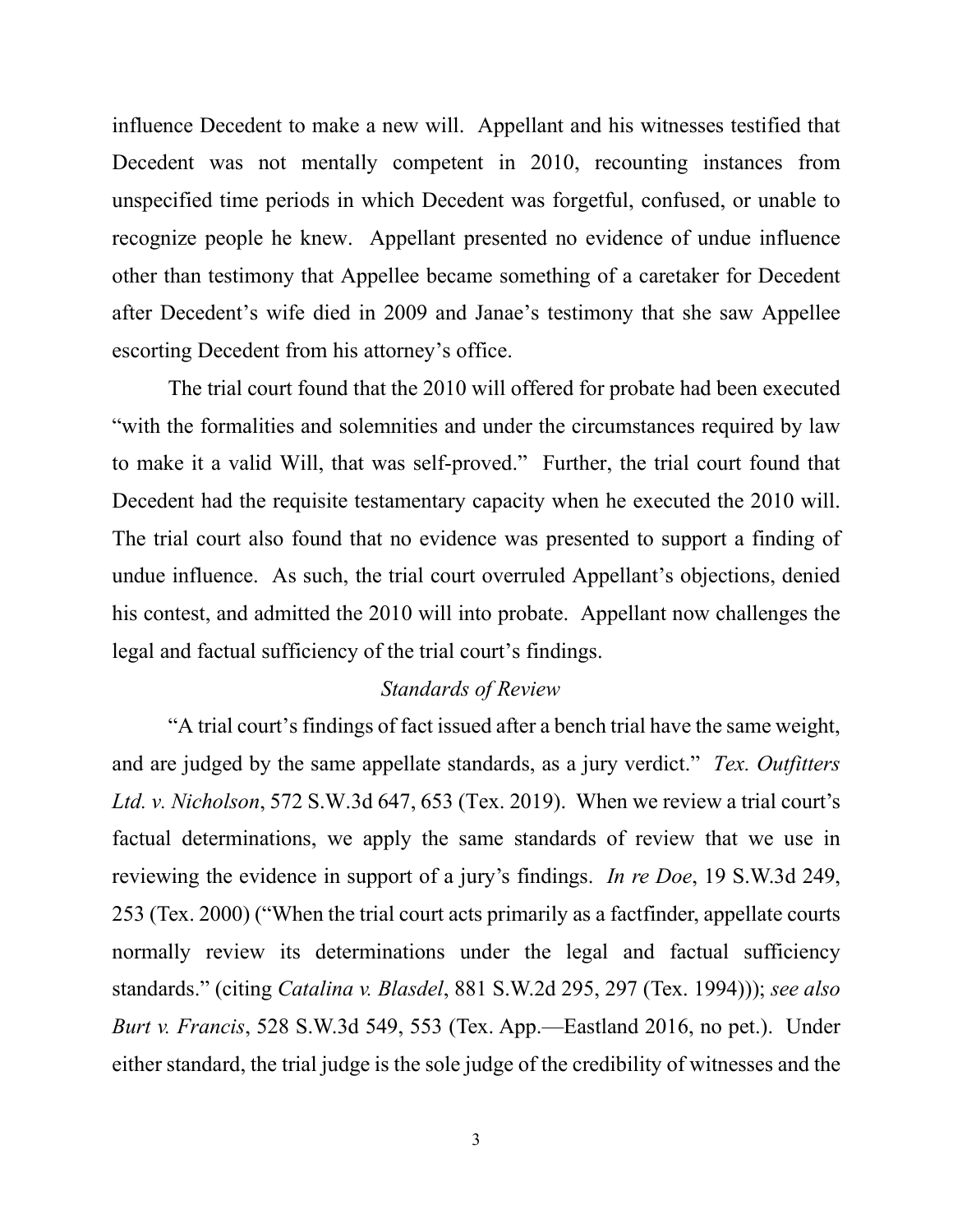weight to be given their testimony. *See Golden Eagle Archery, Inc. v. Jackson*, 116 S.W.3d 757, 761 (Tex. 2003); *In re Estate of Scott*, 601 S.W.3d 77, 88 (Tex. App.— El Paso 2020, no pet.). When a party challenges both the legal and factual sufficiency of the evidence, appellate courts should decide the legal sufficiency issues first. *Glover v. Tex. Gen. Indem. Co.*, 619 S.W.2d 400, 401 (Tex. 1981) (citing Robert W. Calvert, *"No Evidence" and "Insufficient Evidence" Points of Error*, 38 TEX. L. REV. 361, 369 (1960)).

To analyze a legal sufficiency challenge, we must determine whether the evidence presented would enable reasonable and fair-minded people to make the finding under review. *City of Keller v. Wilson*, 168 S.W.3d 802, 827 (Tex. 2005). We review the evidence in the light most favorable to the finding, crediting any favorable evidence if a reasonable factfinder could and disregarding any contrary evidence unless a reasonable factfinder could not. *Id.* at 821–22, 827. If conflicting evidence can be resolved either way, we must presume the factfinder did so in favor of the prevailing party and disregard the conflicting evidence. *Id.* at 821.

When an appellant challenges the legal sufficiency of the evidence supporting an adverse finding on an issue for which the appellant did not bear the burden of proof, we sustain that challenge "if our review of the evidence demonstrates a complete absence of a vital fact, or if the evidence offered is no more than a scintilla." *Burbage v. Burbage*, 447 S.W.3d 249, 259 (Tex. 2014). "More than a scintilla exists when the evidence would enable reasonable and fair-minded people to reach different conclusions." *Id.* (citing *Ford Motor Co. v. Ridgway*, 135 S.W.3d 598, 601 (Tex. 2004)). However, "if the evidence is so weak that it only creates a mere surmise or suspicion," then that is legally equivalent to "no evidence." *Waste Mgmt. of Tex., Inc. v. Tex. Disposal Sys. Landfill, Inc.*, 434 S.W.3d 142, 156 (Tex.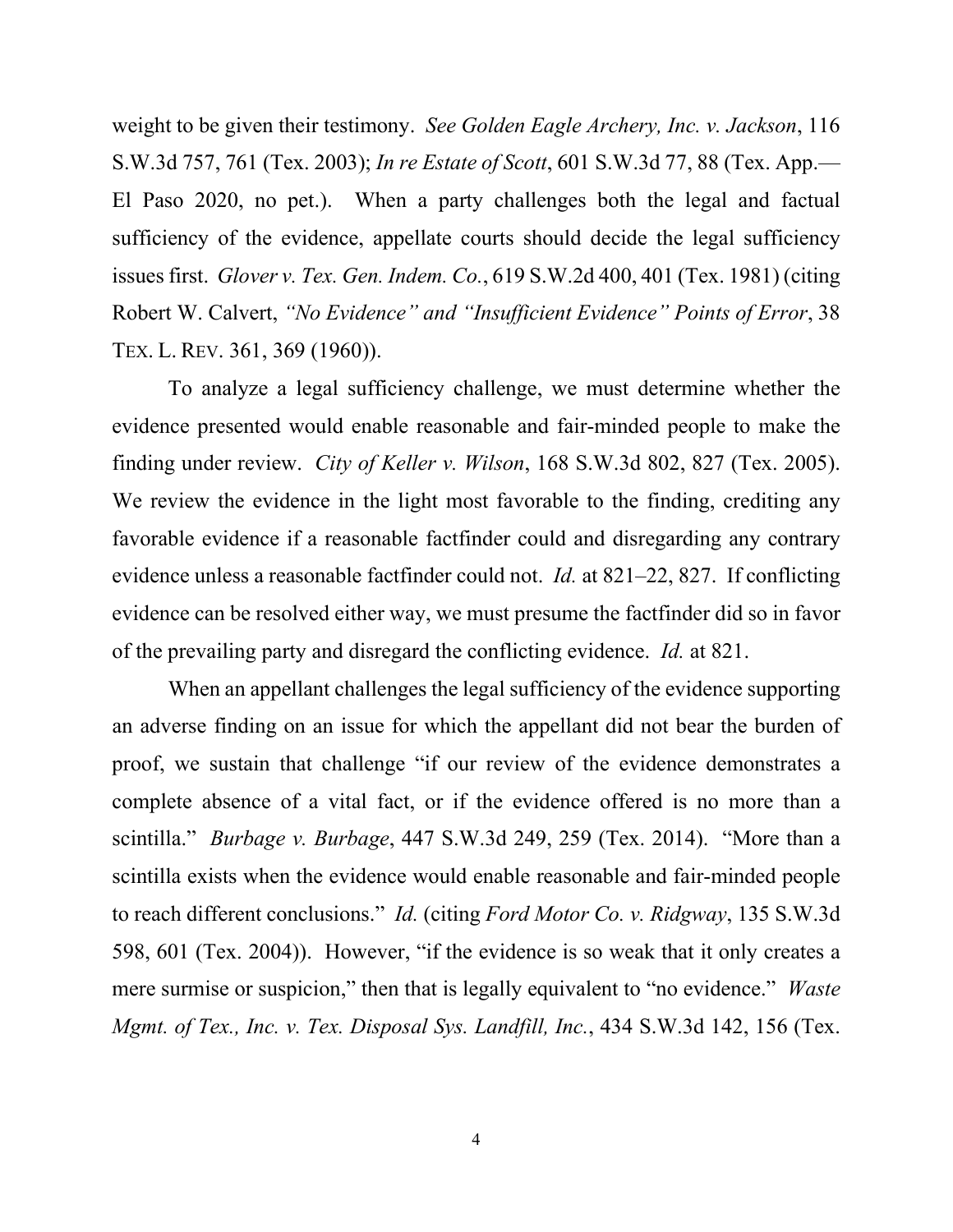$2014$  $2014$ ).<sup>2</sup> When, on the other hand, an appellant attacks the legal sufficiency of an adverse finding on an issue for which the appellant bore the burden of proof, the appellant "must demonstrate on appeal that the evidence establishes, as a matter of law, all vital facts in support of the issue." *Dow Chem. Co. v. Francis*, 46 S.W.3d 237, 241 (Tex. 2001).

When reviewing a factual sufficiency challenge, we "must consider and weigh all of the evidence," not just the evidence that supports the trial court's finding. *Mar. Overseas Corp. v. Ellis*, 971 S.W.2d 402, 406–07 (Tex. 1998). We must review the evidence in a neutral light. *Woods v. Kenner*, 501 S.W.3d 185, 196 (Tex. App.— Houston [1st Dist.] 2016, no pet.). When we set aside a judgment on the basis of factually insufficient evidence to support a vital finding, we must detail the evidence relevant to the issue and specify how the contrary evidence greatly outweighs the evidence in support of the finding. *Pool v. Ford Motor Co.*, 715 S.W.2d 629, 635 (Tex. 1986). No such explanation is required when we affirm a judgment. *Thomas v. Uzoka*, 290 S.W.3d 437, 453 (Tex. App.—Houston [14th Dist.] 2009, pet. denied) (citing *Ellis*, 971 S.W.2d at 407).

When a party attacks the factual sufficiency of an adverse finding on an issue for which it had the burden of proof, it must demonstrate on appeal "that the adverse finding is against the great weight and preponderance of the evidence." *Dow Chem. Co.*, 46 S.W.3d at 242 (citing *Croucher v. Croucher*, 660 S.W.2d 55, 58 (Tex. 1983)). When a party challenges the factual sufficiency of the evidence supporting a trial court's finding on an issue for which it did not have the burden of proof, we

<span id="page-4-0"></span><sup>&</sup>lt;sup>2</sup> The scintilla rule cannot apply where there is direct evidence of a vital fact; it applies only when the vital fact must be inferred from other relevant facts and circumstances which are proved. If the inference is not a reasonable one a 'no evidence' point should be sustained. It follows that 'no evidence' points based on the scintilla rule require a careful analysis of the facts proved for the purpose of determining whether the vital fact may be reasonably inferred." Calvert, 38 TEX. L. REV. at 363 (footnotes omitted).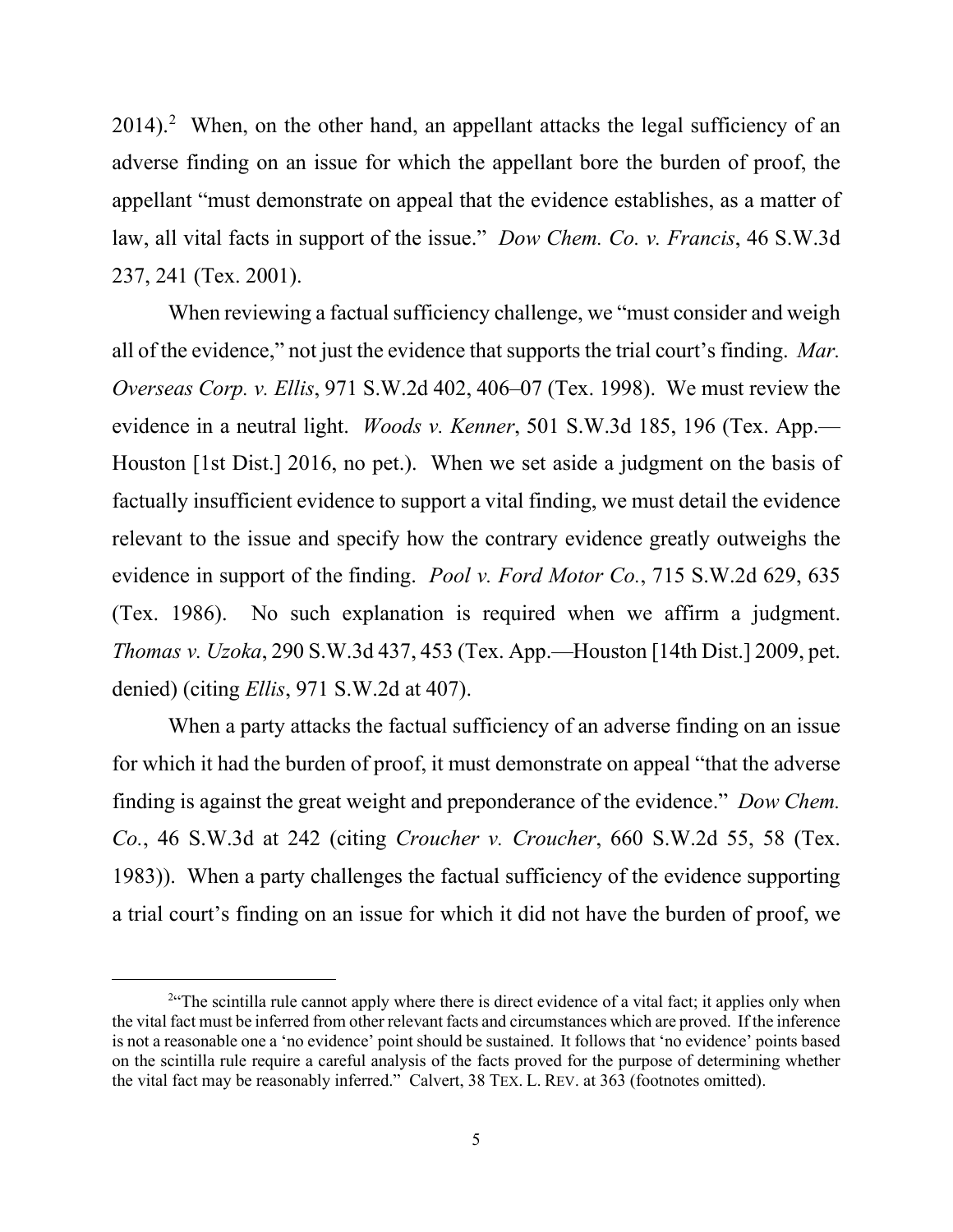will set aside the finding only if the evidence in support of the finding is so weak or the finding is so contrary to the great weight and preponderance of the evidence as to be clearly wrong and manifestly unjust. *Cowan v. Worrell*, 638 S.W.3d 244, 253 (Tex. App.—Eastland 2022, no pet.); *see Pool*, 715 S.W.2d at 635; *In re Estate of Hemsley*, 460 S.W.3d 629, 637 (Tex. App.—El Paso 2014, pet. denied).

### *Discussion*

I. *The evidence is legally and factually sufficient to support the trial court's finding that Decedent had testamentary capacity when he executed the 2010 will.*

A. *Applicable law*

## 1. *Burdens of persuasion and of production*

Before a will is admitted to probate, the will's proponent bears the burden of establishing that the testator had testamentary capacity at the time of its execution. *Croucher*, 660 S.W.2d at 57; *Neal v. Neal*, No. 01-19-00427-CV, 2021 WL 1031975, at \*4 (Tex. App.—Houston [1st Dist.] Mar. 18, 2021, no pet.) (mem. op.); *Estate of Danford*, 550 S.W.3d 275, 281 (Tex. App.—Houston [14th Dist.] 2018, no pet.); *Hemsley*, 460 S.W.3d at 634. The proponent of the will may make a prima facie case that the testator had testamentary capacity by introducing a self-proved will into evidence. *Neal*, 2021 WL 1031975, at \*4; *see also* TEX. EST. CODE ANN. § 251.101(1) (West 2020) (defining self-proved wills). The burden of *production* then shifts to the contestant to put forward evidence that negates testamentary capacity. *Neal*, 2021 WL 1031975, at \*4; *Danford*, 550 S.W.3d at 281. The burden of *persuasion*, however, always remains with the will's proponent. *Neal*, 2021 WL 1031975, at \*4; *Danford*, 550 S.W.3d at 281. In short, a self-proved will does not relieve the proponent of their burden of proving that the testator had testamentary capacity when the will was executed. *Croucher*, 660 S.W.2d at 57; *In re Estate of*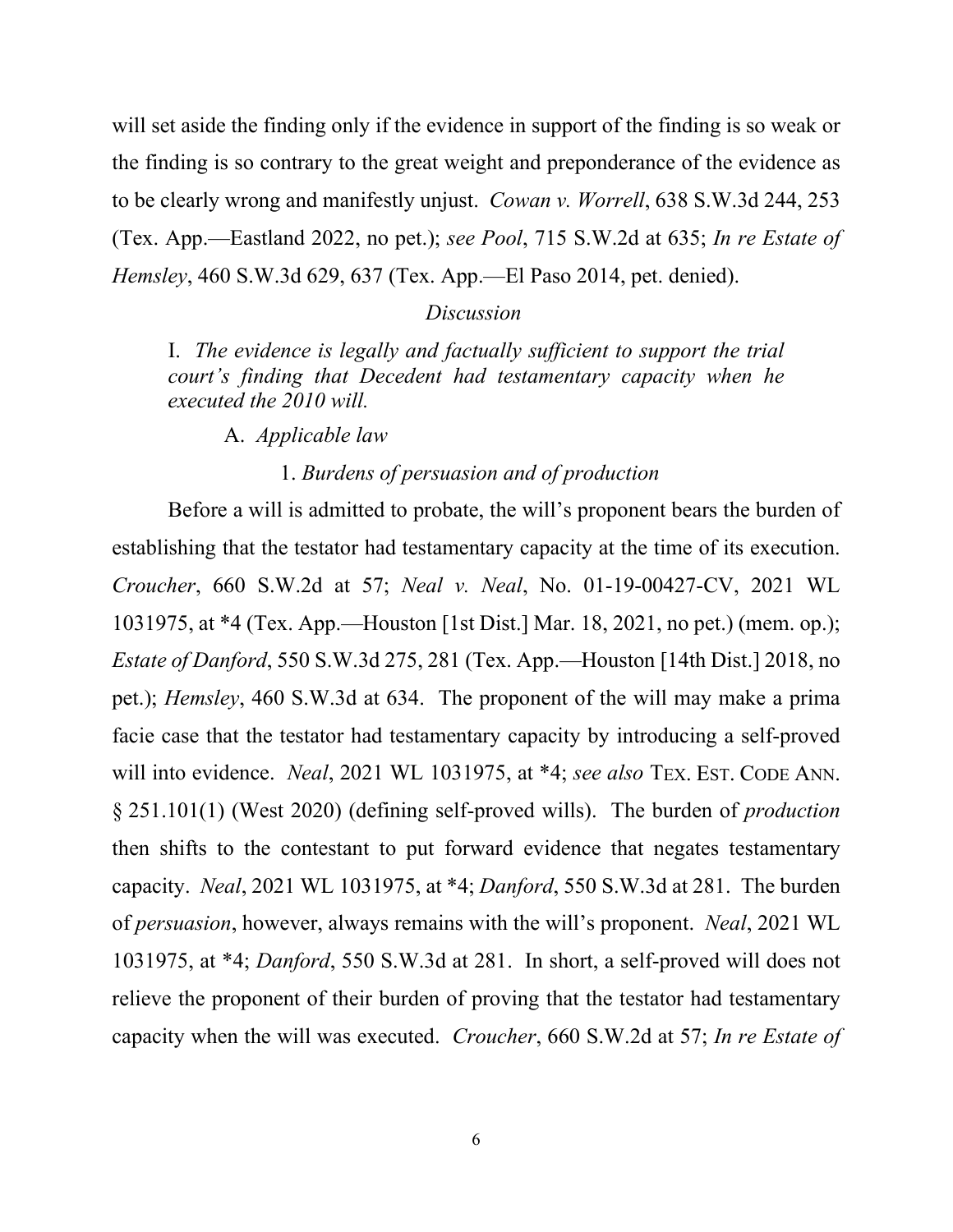*Graham*, 69 S.W.3d 598, 605–06 (Tex. App.—Corpus Christi–Edinburg 2001, no pet.).

## 2. *Testamentary capacity*

A testator has testamentary capacity when he is able to understand that he is making a will, the effect of making the will, and the general nature and extent of his property. *Estate of Luce*, No. 02-17-00097-CV, 2018 WL 5993577, at \*8 (Tex. App.—Fort Worth Nov. 15, 2018, no pet.) (mem. op.); *Hemsley*, 460 S.W.3d at 634. The testator must also know his family, the natural objects of his bounty and the claims upon them. He must possess sufficient memory to collect in his mind the elements of the business transacted and hold them long enough to perceive their obvious relation to one another and to form a reasonable judgment about them. *Luce*, 2018 WL 5993577, at \*8; *Hemsley*, 460 S.W.3d at 634.

The key question is whether the testator had testamentary capacity *at the time that he actually executed the will*. *See Neal*, 2021 WL 1031975, at \*4; *Danford*, 550 S.W.3d at 281; *Luce*; 2018 WL 5993577, at \*8; *Hemsley*, 460 S.W.3d at 634. But evidence about the testator's state of mind at other times can be used to prove his state of mind when he executed the will if it demonstrates a *persistent* condition affecting his competency that was probably present at the time he executed the will. *Croucher*, 660 S.W.2d at 57; *Hemsley*, 460 S.W.3d at 634; *In re Estate of Pilkilton*, No. 05-11-00246-CV, 2013 WL 485773, at \*4 (Tex. App.—Dallas Feb. 6, 2013, no pet.) (mem. op.). This may be inferred from the testimony of lay and expert witnesses concerning their observations of the testator's conduct prior or subsequent to the execution of the will. *Neal*, 2021 WL 1031975, at \*4; *Danford*, 550 S.W.3d at 281.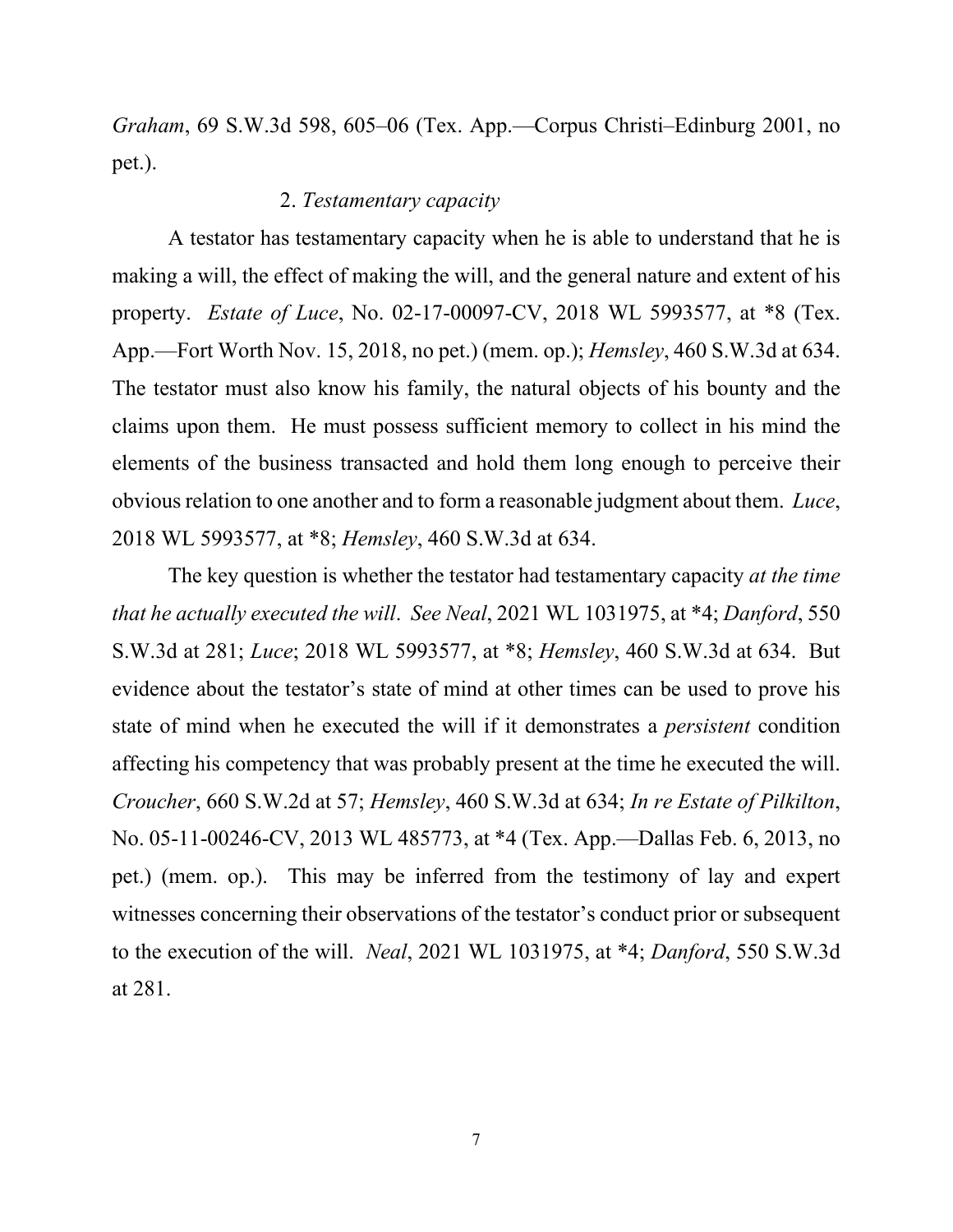#### B. *Analysis*

Appellant challenged the 2010 will before it was admitted to probate, so the burden of proof at trial was on Appellee to prove that Decedent had testamentary capacity at the time he executed it. *See Croucher*, 660 S.W.2d at 57; *Neal*, 2021 WL 1031975, at \*4; *Danford*, 550 S.W.3d at 281; *Hemsley*, 460 S.W.3d at 634. The 2010 will is self-proved because there is annexed to it a self-proving affidavit, subscribed and sworn to by Decedent and two impartial witnesses. *See* EST. §§ 251.101(1), .104(e) (defining self-proving affidavits). As such, Appellant then had the burden of producing evidence showing that Decedent did not have testamentary capacity at the time that he executed the 2010 will. *See Neal*, 2021 WL 1031975, at \*4; *Danford*, 550 S.W.3d at 281. The ultimate burden of persuasion, however, remained with Appellee. *See Neal*, 2021 WL 1031975, at \*4; *Danford*, 550 S.W.3d at 281.

Appellant's effort to satisfy his burden of production included offering Decedent's medical records from 2011 and testimony from witnesses who testified that Decedent did not know his property, did not recognize his family, and was often forgetful and disoriented.

## 1*. Legal Sufficiency—a self-proved will*

The evidence supporting the trial court's adverse finding that Decedent had the requisite testamentary capacity is legally sufficient so long as there is more than a scintilla of evidence to support it. *See Burbage*, 447 S.W.3d at 259. Appellee argues that the evidence is legally sufficient by mere virtue of the 2010 will being self-proved. We disagree.

When a self-proved will is admitted into evidence, as it was here, the proponent has established a "prima facie case" that the testator had testamentary capacity. *See Neal*, 2021 WL 1031975, at \*4; *Danford*, 550 S.W.3d at 281. A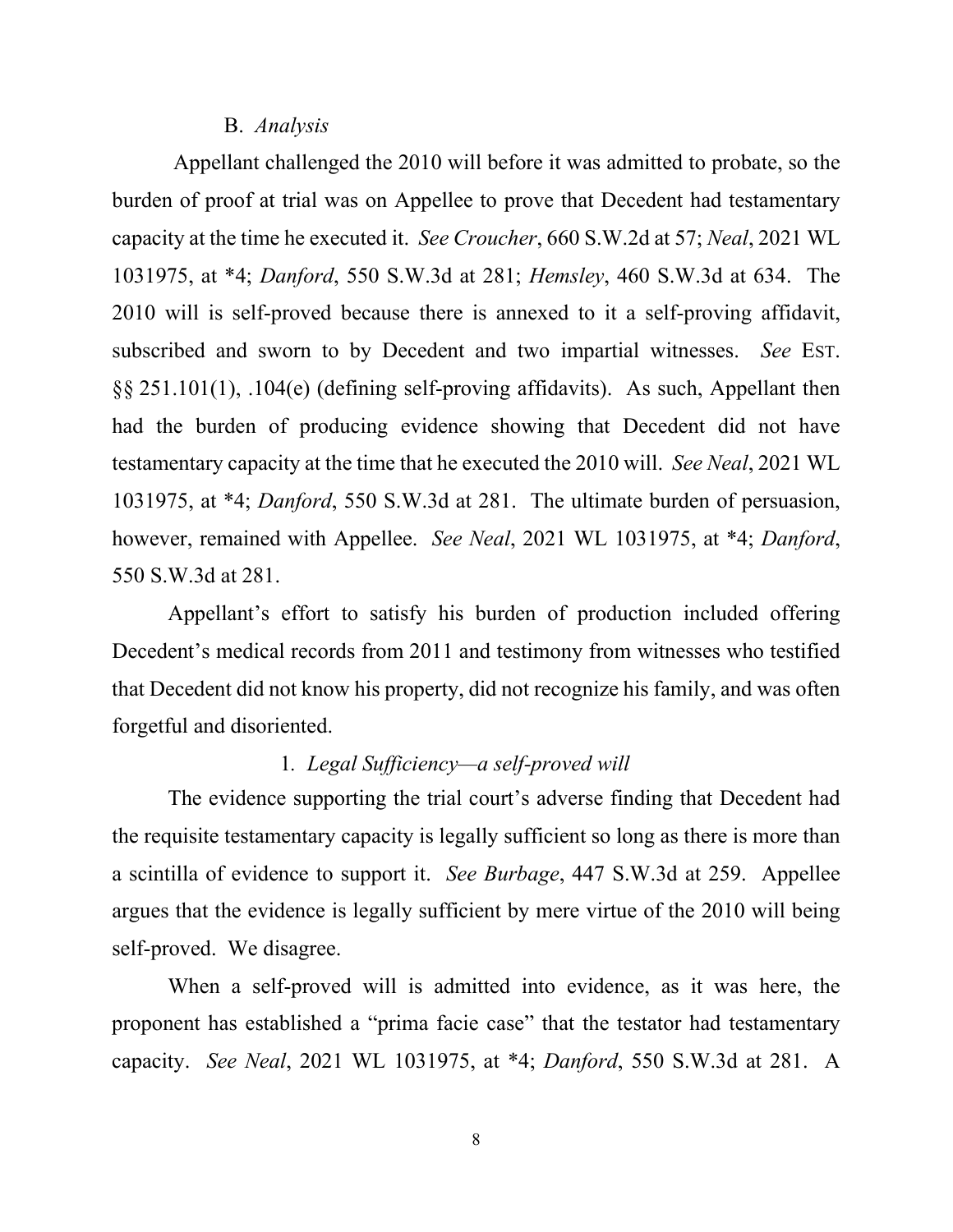"prima facie case" is a legal term of art that specifically means the "minimum quantum of evidence necessary to support a rational inference that the allegation of fact is true." *In re Lipsky*, 460 S.W.3d 579, 590 (Tex. 2015) (quoting *In re E.I. DuPont de Nemours & Co.*, 136 S.W.3d 218, 223 (Tex. 2004)). It refers to "evidence sufficient as a matter of law to establish a given fact *if it is not rebutted or contradicted*." *Id.* (emphasis added). Because the will was self-proved, the burden of production shifted to Appellant, and he satisfied his burden of producing some evidence to contradict or negate the existence of testamentary capacity. The selfproved will cannot be "sufficient as a matter of law to establish" that Decedent had testamentary capacity once Appellant rebutted or contradicted that fact. *See id.* We must look further than the bare fact of self-proof, by itself, to find a legally sufficient quantum of evidence that Decedent had testamentary capacity when he executed the 2010 will.

The details surrounding the self-proved will are important and may constitute additional persuasive evidence that the will had been properly executed and that the testator knowingly intended its legal effect. Here, the 2010 will was prepared by an attorney and was witnessed by his paralegal and an attorney associate, all of whom the trial court could consider to be comparatively well-equipped to observe and determine whether a testator has testamentary capacity. Moreover, the trial court, as finder of fact and sole judge of credibility, was entitled to believe that a self-proved will prepared and witnessed by legal professionals has probative value over and above a self-proved will in which no details are known beyond the bare fact that it is self-proved. *In re Neville*, 67 S.W.3d 522, 527 (Tex. App.—Texarkana 2002, no pet.). Even Appellant admitted, on cross-examination, that he was personally familiar with the attorney who prepared the 2010 will and that the attorney would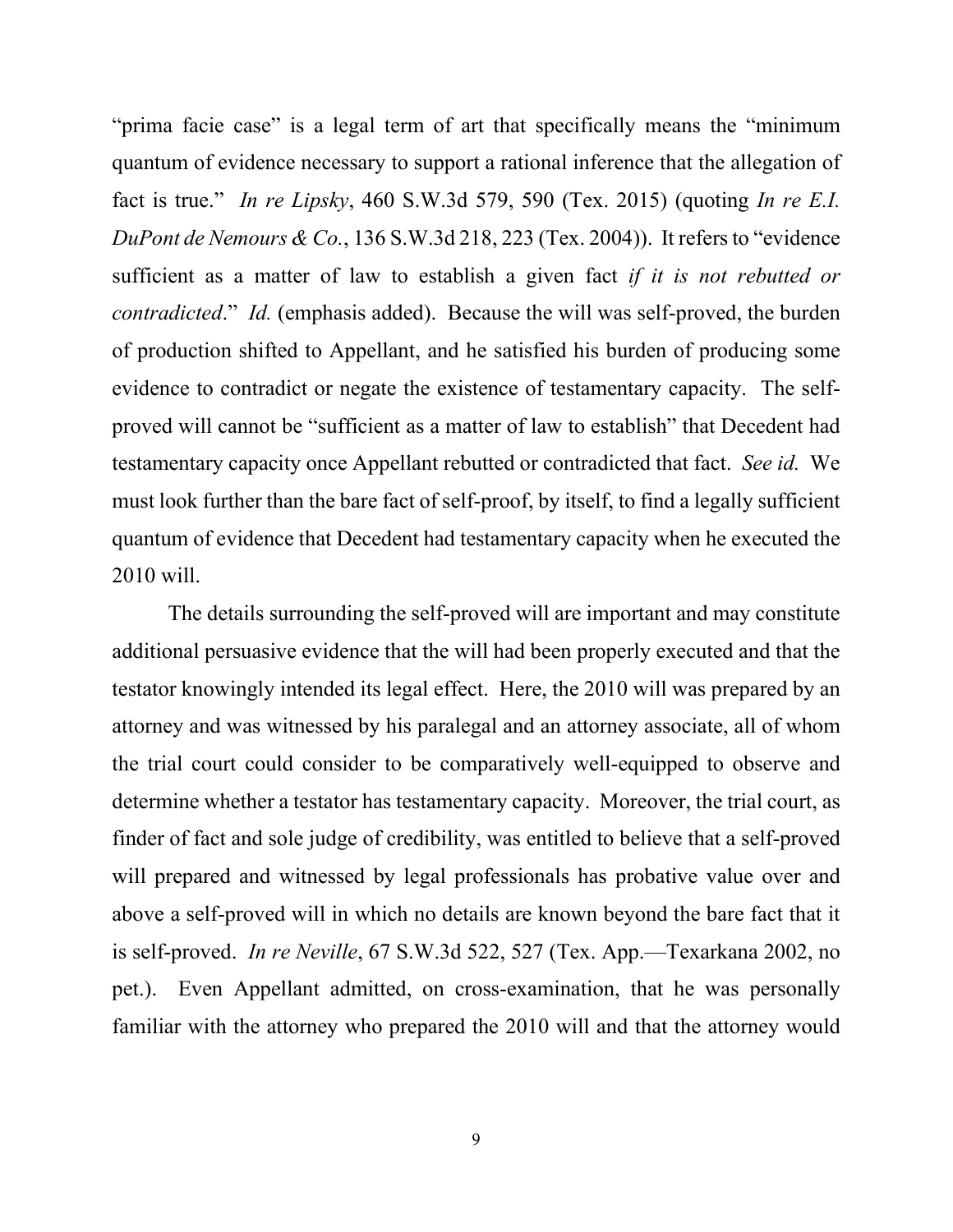not have allowed Decedent to execute it if he believed that Decedent lacked the testamentary capacity to do so.

Accordingly, the details about *who* prepared the 2010 will and *how* it was selfproved, as well as Appellant's own testimony that he did not believe Decedent's attorney would have permitted Decedent to execute the 2010 will in an incapacitated state, amount to more than a scintilla of evidence. Therefore, the evidence was legally sufficient to demonstrate that Decedent actually had testamentary capacity when he executed the 2010 will.

## 2. *Factual Sufficiency*

The parties presented competing evidence concerning whether Decedent had testamentary capacity when he executed the 2010 will. We must view all of that evidence in a neutral light and determine whether the evidence in support of the finding is so weak or the finding is so contrary to the great weight and preponderance of the evidence as to be clearly wrong and manifestly unjust. *See Cowan*, 638 S.W.3d at 253; *see also Hemsley*, 460 S.W.3d at 637. We conclude that it is not.

Appellant introduced medical records prepared by Amy Tindol, M.D. The dates of examination are important relative to the will's execution. The will was executed in May 2010, and it was not until over a year later, in August 2011, that Dr. Tindol conducted a medical evaluation of Decedent, describing him as "an elderly gentleman with a history of underlying dementia which has become increasingly severe." In November 2011, Dr. Tindol wrote a letter describing Decedent as suffering from "a history of Alzheimer's type dementia" and stating that Decedent's "decision making has become increasingly impaired in the last several years." In that letter, Dr. Tindol concluded that Decedent was not "competent of making legal or financial decisions *at present* (emphasis added)." While these records demonstrate that Decedent suffered from a gradual onset of dementia to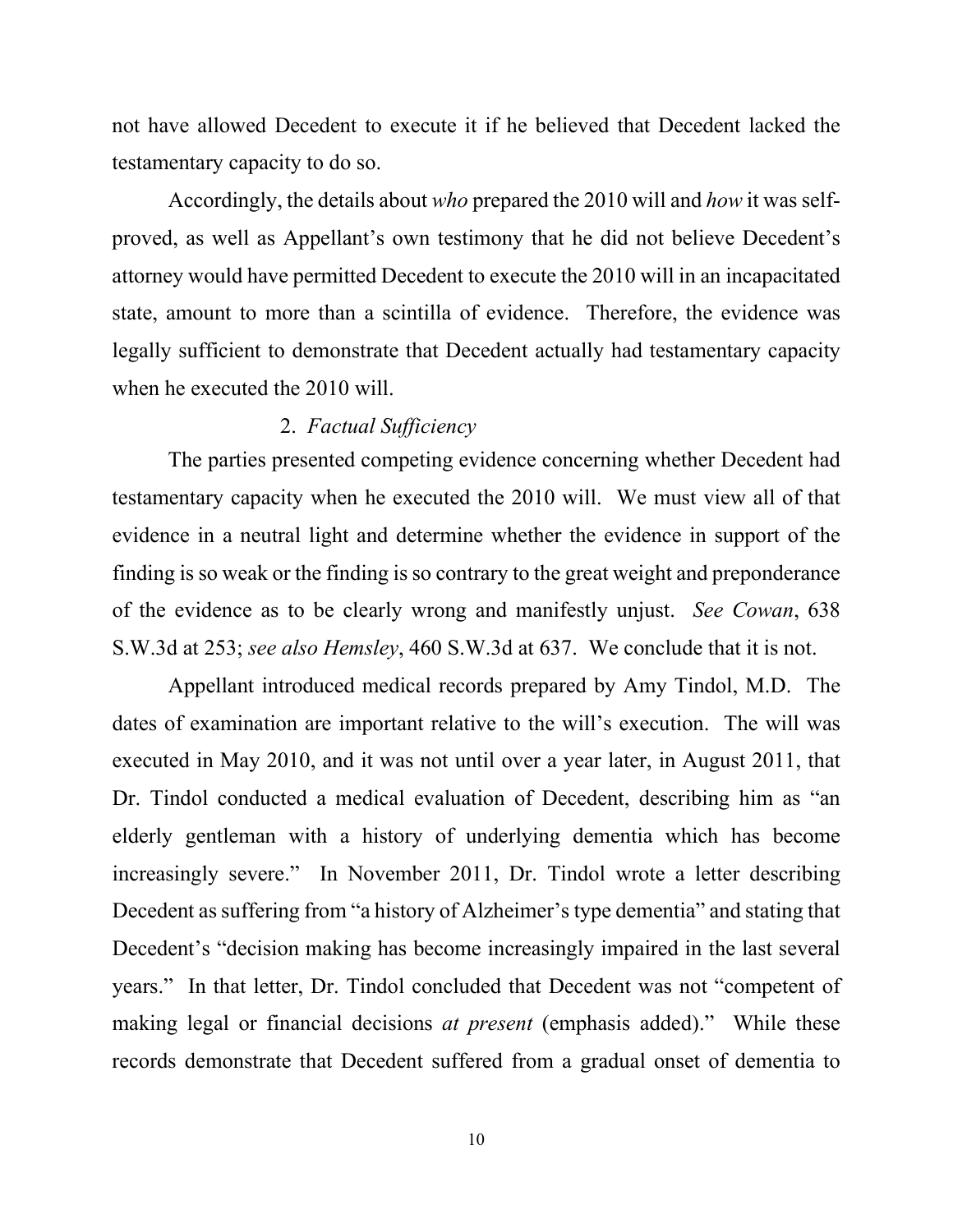some degree for several years before Dr. Tindol declared him to be incompetent to make legal or financial decisions, Appellant conceded in his testimony that there are no medical records indicating that Decedent was incapacitated or incompetent when he executed the will in May 2010. He also conceded that Dr. Tindol did not issue the letter declaring Decedent incompetent to make legal or financial decisions until November 2011, nearly eighteen months after Decedent executed the 2010 will.

Appellee testified that in May 2010, Decedent knew who Appellee and Appellant were. He testified that, while Decedent's mind "started vanishing away . . . he still knew who we were." He testified that he did not believe Decedent had dementia or Alzheimer's disease until 2012, at which point he was moved into a nursing home. Appellee admitted that Decedent was forgetful and took medicine for dementia before he was ever moved into the nursing home. Appellee's girlfriend, Carla Jones (Carla), testified that, after Decedent's wife died in 2009 but before he moved into the nursing home in 2012, she began checking on him two to three times a day. She testified that, during those years, Decedent knew what he was doing, recognized the people with whom he interacted, knew his family members and his natural heirs, and knew what property he owned. Carla also admitted that Decedent "beg[a]n to slip a little bit mentally" but testified that this did not occur until late 2011 or early 2012.

To the contrary, Appellant testified that by the time Decedent executed the 2010 will, he was already suffering from dementia and would occasionally call Appellant on the phone but believed he was talking to someone else. Appellant described another instance when he received a phone call from an acquaintance who observed Decedent drive his truck to a park, exit the truck, and leave the park on foot. And on another occasion, Appellant testified that he received a phone call when an acquaintance observed Decedent driving on the wrong side of the road.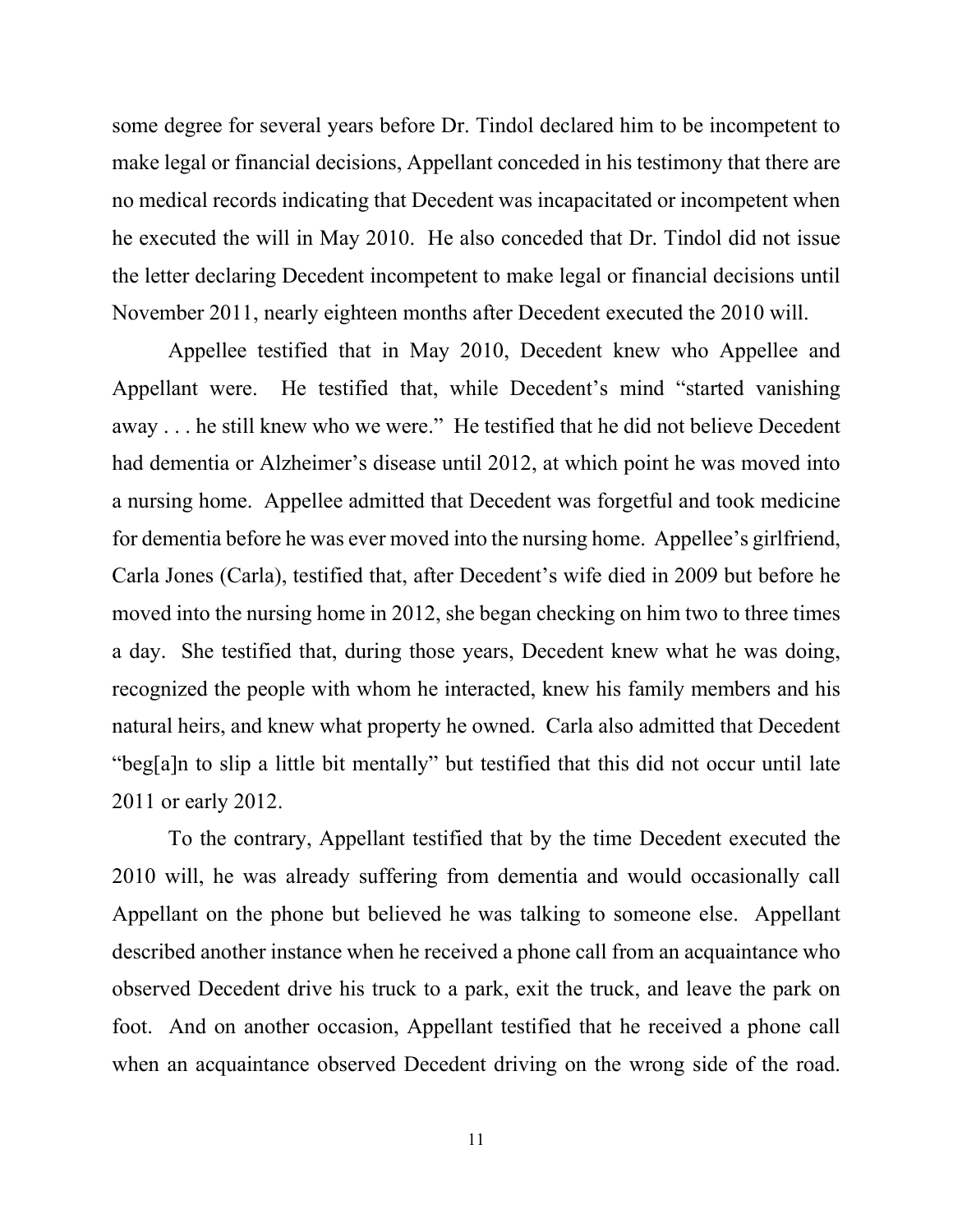When asked whether he believed Decedent had sufficient memory in 2010 to make and understand a will, Appellant answered: "No way."

Appellant's wife, Jenell Paul Hogan (Jenell), testified about an incident when she was a passenger in Decedent's truck and he began to drive on the wrong side of the road. She said that he corrected, parked and exited the truck, and said: "I think we need to turn back." She further testified that she did not believe Decedent was mentally aware of his property, explaining that his late wife always handled all of his financial decision-making for him. However, when asked whether she could recall any instances in which Decedent was unable to remember close family members or recognize her, Jenell testified that "he didn't see me daily" but "[h]e knew who I was."

Jermaine Hays (Jermaine), a friend of Decedent's, testified about one evening in 2006 or 2007 when he found Decedent sitting in his truck at a park for an unusual amount of time. When he went to check on Decedent, Decedent seemed disoriented and confused, so Jermaine had Decedent move to the passenger seat and then drove him home in his truck. Jermaine testified that he even had to coax Decedent to go inside his house after some time had passed and Decedent had not left his front porch. When asked whether Decedent responded to him by name, Jermaine said no, "but he knew who I was. . . . [H]e reached for my shoulder . . . [and] said, 'Hey,' like . . . he knew me."

Tony Edwin Jones (Tony), Decedent's wife's cousin, testified about an instance when he saw Decedent at a barbeque. He said Decedent became confused and disoriented so Tony drove him home.<sup>[3](#page-11-0)</sup> However, he also testified that Decedent never forgot who Tony was or failed to recognize him.

<span id="page-11-0"></span> $3$ In large part, the specific instances referenced by Appellant and his witnesses related to the ability to drive and did not include specific time frames in relation to the 2010 will execution.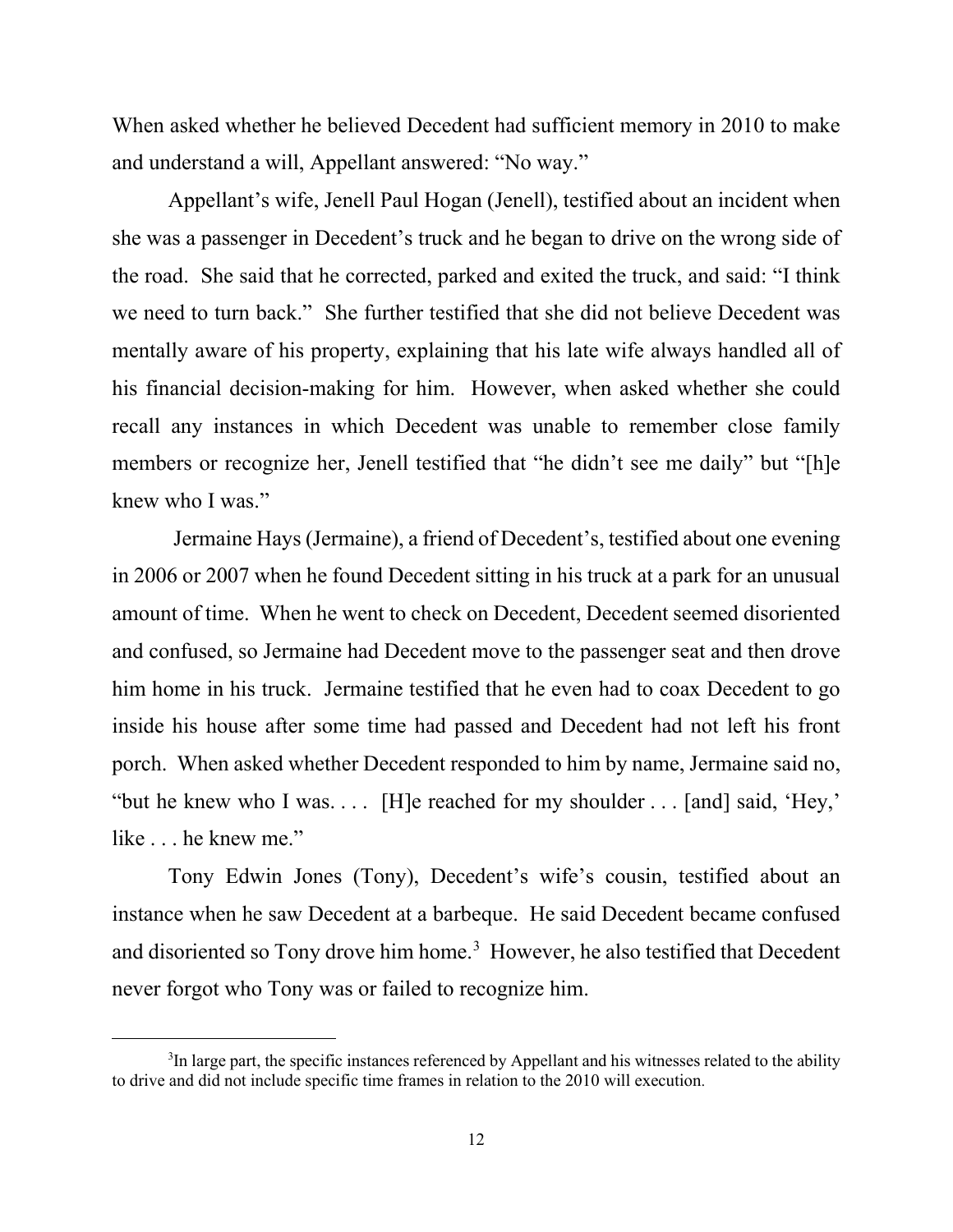Only one witness testified that Decedent failed to recognize them: Decedent's granddaughter, Janae. Janae, as the trial court noted, "probably has the most to gain of anybody" if the 2010 will were not entered into probate and Decedent's property was, instead, distributed under the laws of intestate succession. Janae was not included in either Decedent's original will or the 2010 will. She testified that Decedent's memory had already begun to deteriorate before his wife's death in 2009 but that it became notably worse afterward. She testified that Decedent was often unable to recognize her or her children. She also testified that Decedent's house was often full of notes to remind Decedent of things he might otherwise forget.

The pivotal question in a case like this is not whether Decedent had episodic dementia, was periodically unable to drive, or lacked testamentary capacity a year after executing his will, but whether he had testamentary capacity "at the time the will was executed." *See Hemsley*, 460 S.W.3d at 634. Evidence of dementia before and after a will is executed can be used to prove that Decedent lacked testamentary capacity only if it demonstrates a *persistent* condition that probably affected his competency when he executed the 2010 will. *Croucher*, 660 S.W.2d at 57; *Hemsley*, 460 S.W.3d at 634; *Pilkilton*, 2013 WL 485773, at \*4. That type of evidence is not in the record before us. Nevertheless, the evidence in the record does support the conclusion that Decedent was regularly lucid at least pre-2011. Further, Appellant presented no evidence that Decedent was not lucid when he executed the 2010 will before two persons with an established legal background who witnessed its execution and swore on their oath that Decedent was of sound mind when he did so.

When there is conflicting evidence in the record, as there is here, "the trier of fact is entitled to accept or reject any testimony, resolve conflicts in the testimony, and decide the weight to be given to the testimony." *Neville*, 67 S.W.3d at 527. The trial court, as the trier of fact, explicitly found that Janae lacked credibility, and we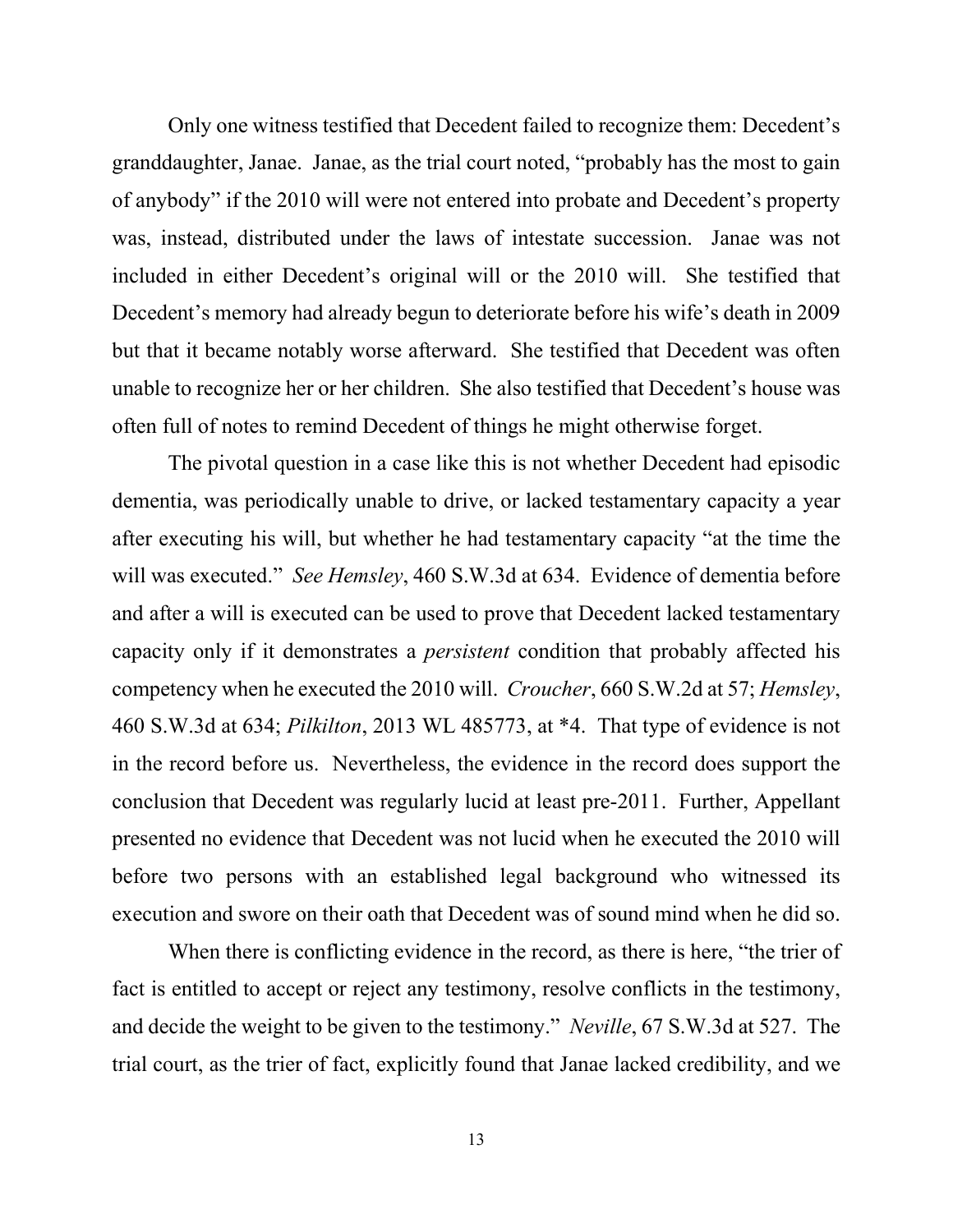must defer to the trial court's determination on such matters. For these reasons, we cannot say that the evidence supporting the finding of testamentary capacity was weak or that the trial court's finding of testamentary capacity was contrary to the overwhelming weight of the evidence, let alone *so* contrary as to be clearly wrong and manifestly unjust. Accordingly, we hold that the evidence is factually sufficient to support the trial court's finding that Decedent had testamentary capacity when he executed the 2010 will. As such, we overrule Appellant's first issue.

II. *The evidence is legally and factually sufficient to support the trial court's finding that Appellee exerted no undue influence over Decedent.*

A. *Applicable Law*

### 1. *Shifting burdens of persuasion and production*

The party contesting a will generally bears the burden of proving undue influence. *See Rothermel v. Duncan*, 369 S.W.2d 917, 922 (Tex. 1963); *Neal*, 2021 WL 1031975, at \*8; *Danford*, 550 S.W.3d at 281; *Pilkilton*, 2013 WL 485773, at \*11. But if the contestant introduces evidence of a confidential or fiduciary relationship between the testator and the proponent, a presumption of undue influence arises and the proponent must produce evidence showing an absence of undue influence. *Neal*, 2021 WL 1031975, at \*9; *Danford*, 550 S.W.3d at 281. This is a rebuttable presumption that only shifts the burden of production; the burden of persuasion remains with the party contesting the will. *Neal*, 2021 WL 1031975, at \*9; *In re Estate of Grogan*, 595 S.W.3d 807, 818 (Tex. App.—Texarkana 2020, no pet.). If the proponent introduces evidence contradicting the presumption, "the presumption is extinguished, and the case proceeds as if no presumption ever existed." *Neal*, 2021 WL 1031975, at \*10.

### 2. *Fiduciary relationships*

"There are two types of fiduciary relationships in Texas: (1) a formal fiduciary relationship arising as a matter of law . . . and (2) an informal or confidential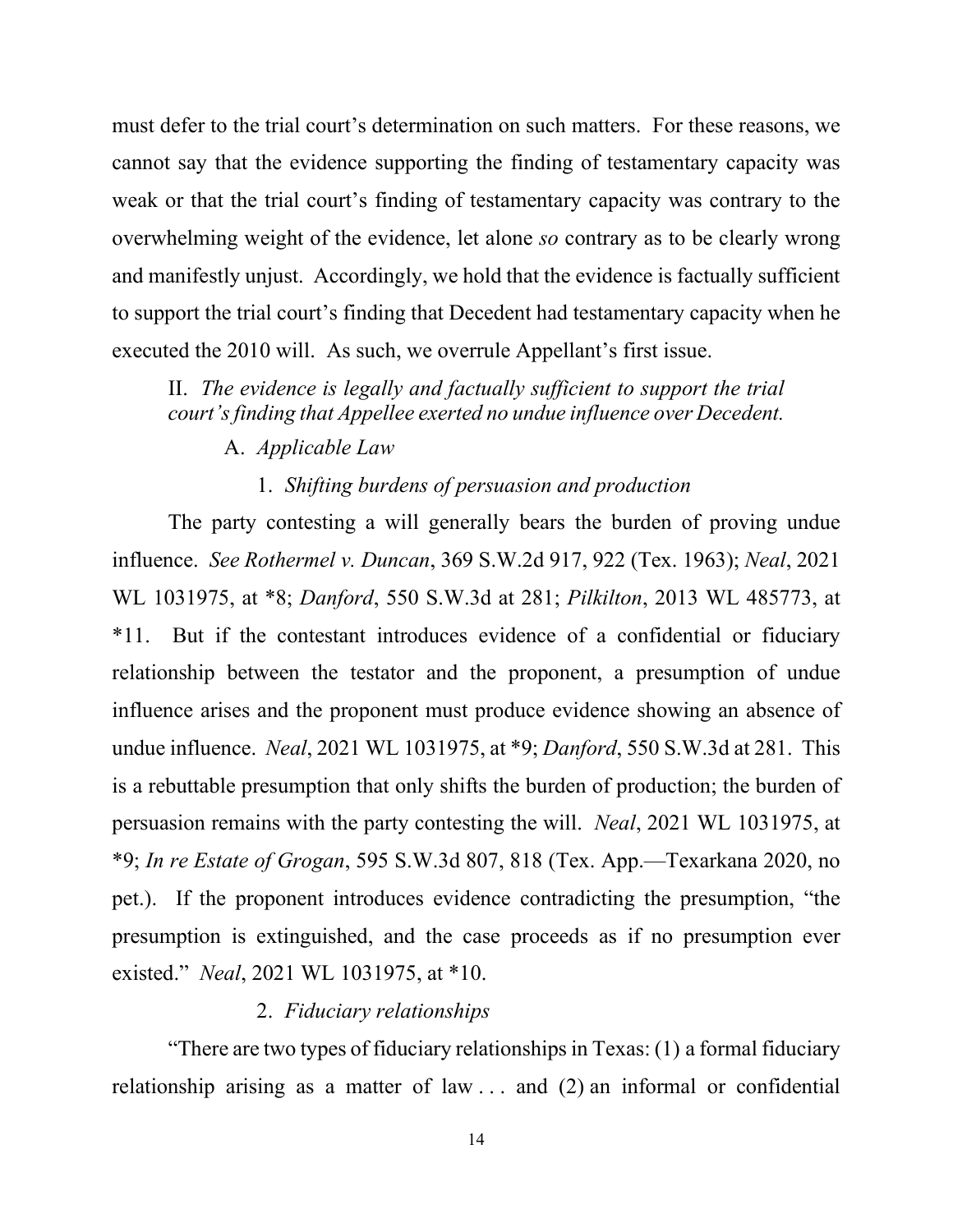fiduciary relationship arising from a moral, social, domestic, or merely personal relationship where one person trusts in and relies upon another." *Gray v. Sangrey*, 428 S.W.3d 311, 316 (Tex. App.—Texarkana 2014, pet. denied) (citing *Crim Truck & Tractor v. Navistar Int'l Transp. Corp.*, 823 S.W.2d 591, 594 (Tex. 1992), *superseded by statute on other grounds as stated in Subaru of Am., Inc. v. David McDavid Nissan, Inc.*, 84 S.W.3d 212, 225–26 (Tex. 2002)).

## 3. *Undue influence—elements and determining factors*

Absent a presumption of undue influence—or in the event that the proponent of the will rebuts such a presumption—the contestant must prove: (1) the existence and exertion of an influence (2) that subverted or overpowered the testator's mind when he executed the will, (3) such that he executed a will that he would not have otherwise executed but for the influence. *Rothermel*, 369 S.W.2d at 922; *Pilkilton*, 2013 WL 485773, at \*11. Not every influence amounts to undue influence. *Rothermel*, 369 S.W.2d at 922. Indeed, "one may request or even importune and entreat another to execute a favorable dispositive instrument; but unless the importunities and entreaties are shown to be so excessive as to subvert the will of the maker," there is no undue influence. *Id.*

The presence of undue influence "is usually a subtle thing and by its very nature usually involves an extended course of dealings and circumstances[,]" and it may be proved by circumstantial evidence. *Id.* The circumstances relied on as establishing undue influence must be of a reasonably satisfactory and convincing character, and they must not be equally consistent with the absence of such influence. *In re Kam*, 484 S.W.3d 642, 652 (Tex. App.—El Paso 2016, pet. denied).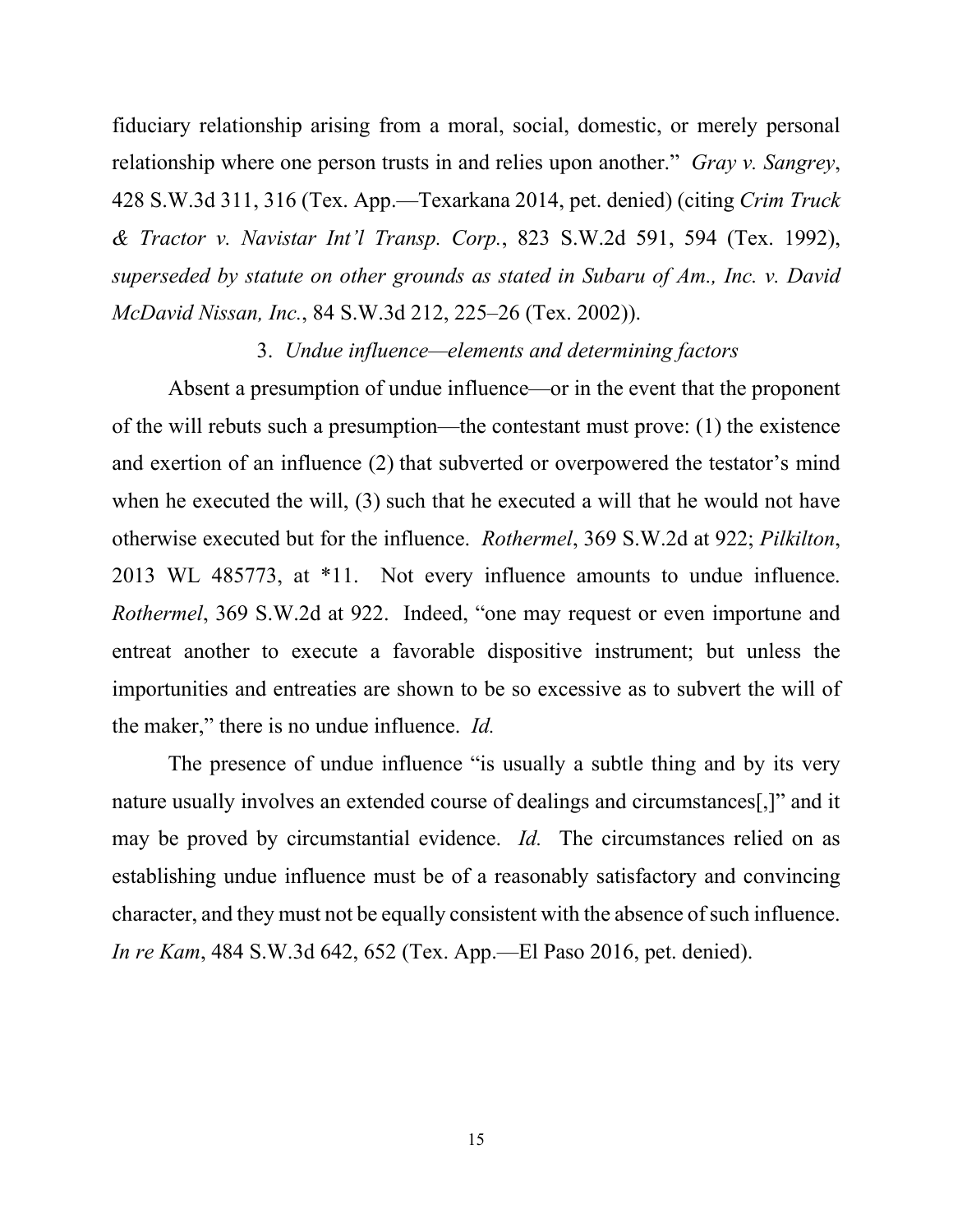We consider ten non-exhaustive factors when determining whether undue influence exists. *See Rothermel*, 369 S.W.2d at 923. The first five factors concern whether the proponent exerted any influence over the testator, considering:

(1) the nature and type of relationship between the testator, contestant, and proponent;

(2) the opportunities existing for the exertion of the type of influence or deception possessed or employed;

(3) the circumstances surrounding the drafting and execution of the will;

(4) the existence of a fraudulent motive;

(5) whether there has been habitual subjection of the testator to the control of another.

*Rothermel*, 369 S.W.2d at 923; *Kam*, 484 S.W.3d at 652; *Graham*, 69 S.W.3d at 609.

The next four factors are used to determine whether the testator's will was subverted

or overpowered by any influence exerted by the proponent, considering:

(6) the state of the testator's mind at the time he executed the will;

(7) the testator's mental or physical incapacity to resist such influence or the susceptibility of the testator's mind to the type and extent of influence exerted;

(8) the words and acts of the testator;

(9) the testator's weakness of mind and body, whether a result of age, disease, or otherwise.

*Rothermel*, 369 S.W.2d at 923; *Kam*, 484 S.W.3d at 652; *Graham*, 69 S.W.3d at 609.

Finally, the tenth factor is relevant to determining whether the will would have been

executed in the absence of the influence exerted by the proponent, considering:

(10) whether the will executed is unnatural in its disposition of the testator's property.

*Rothermel*, 369 S.W.2d at 923; *Kam*, 484 S.W.3d at 652; *Graham*, 69 S.W.3d at 609.

B. *Analysis*

Appellant, as contestant of the 2010 will, had the burden of proving undue influence. *See Rothermel*, 369 S.W.2d at 922; *Neal*, 2021 WL 1031975, at \*8;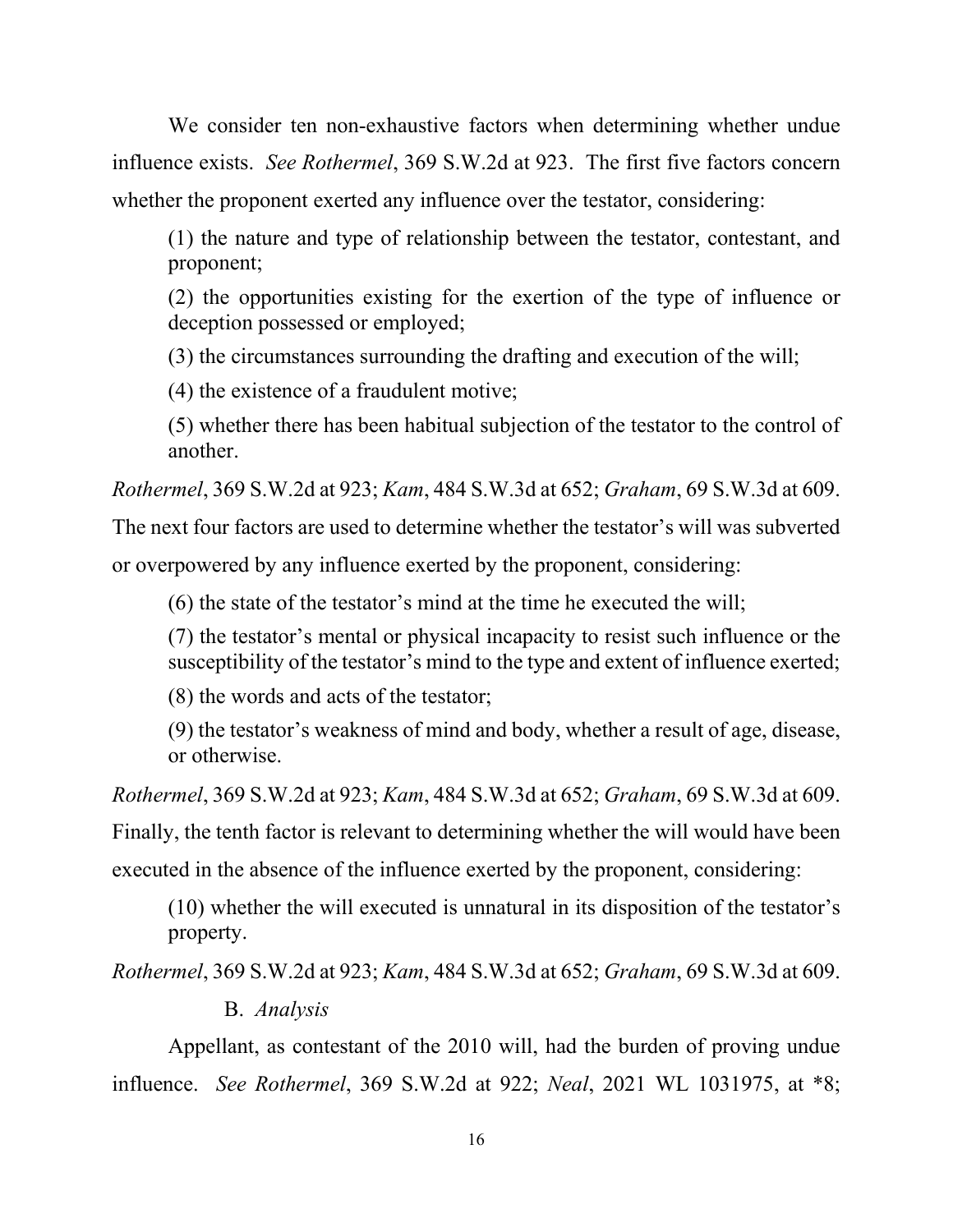*Danford*, 550 S.W.3d at 281; *Pilkilton*, 2013 WL 485773, at \*11. However, Appellant may have shifted the burden of *production* by presenting evidence of a confidential fiduciary relationship existing between Appellee and Decedent, thereby raising a presumption of undue influence. *See Neal*, 2021 WL 1031975, at \*9; Danford, 550 S.W.3d at 281.<sup>4</sup> Appellant argues that such a confidential fiduciary relationship existed because the evidence at trial demonstrated that Appellee was Decedent's caretaker. The trial court made no findings regarding any form of fiduciary relationship with Decedent.

Appellee testified that, after his mother's death, he became Decedent's "only caretaker[,]""cooked and assisted him, made sure he was eating[,]""cut his hair," and "made sure he took his medicine every day." Additionally, Appellee's girlfriend, Carla, testified that she visited Decedent two to three times each day and that she "cooked" and "cleaned" and "took care of him." If we assume without finding that a presumption of undue influence arose, then Appellee was required to produce evidence to contradict it. But once Appellee, as proponent, produces evidence contradicting the presumption, "the presumption is extinguished, and the case proceeds as if no presumption ever existed." *Neal*, 2021 WL 1031975, at \*9.

Here, Appellee produced evidence that rebutted a presumption of undue influence that might have been raised from his caretaker relationship with Decedent. Appellee and Carla both testified that they were unaware that Decedent was making a new will in 2010 or that he had any intentions to do so. Appellee testified that Decedent was still living alone and driving on his own in May 2010 and that Appellee was unaware that Decedent had gone to see his lawyer, Dana Smith, on the 13th of that month. Appellee further testified that he never discussed

<span id="page-16-0"></span><sup>4</sup> The burden of persuasion always remains with the party contesting the will. *Neal*, 2021 WL 1031975, at \*9; *Grogan*, 595 S.W.3d at 818.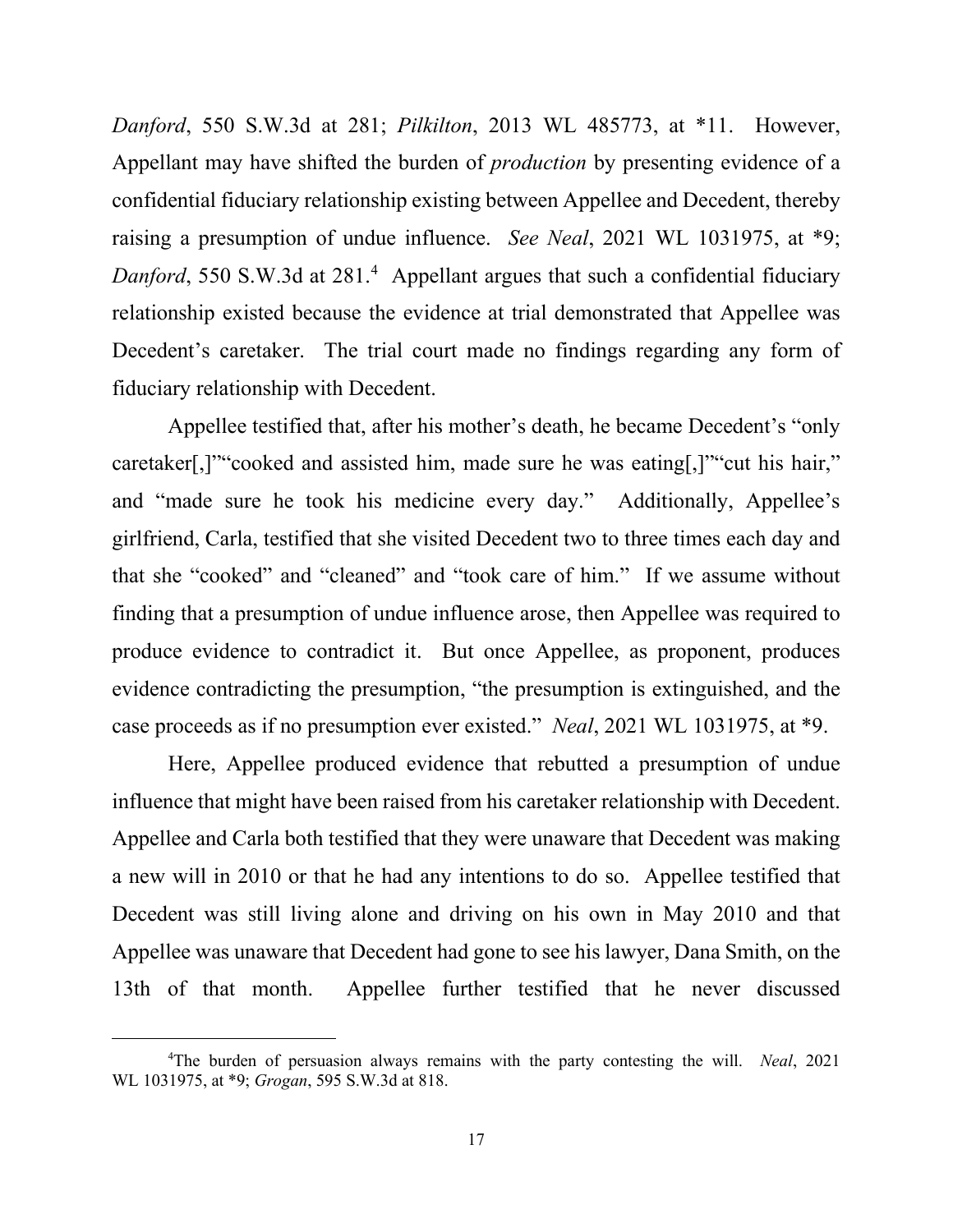Decedent's will with him. Appellee and Carla both testified that Appellee never coerced or persuaded Decedent to change his will. This evidence was not rebutted by Appellant. In fact, in closing argument, trial counsel for Appellant frankly stated, "I do not dispute Counsel's assertion that we have not put evidence of undue influence on, and we just didn't have it to put on. . . . [W]e didn't have any evidence of that, and I didn't waste the Court's time trying to prove that up."

Appellee satisfied his burden of producing evidence rebutting, and thereby extinguishing, any presumption of undue influence. *Id.* Therefore, we proceed as if there was no such presumption in the first place. *Id.* Consequently, Appellant's legal and factual sufficiency complaint challenges an adverse finding on an issue (undue influence) for which he had the burden of proof at trial.

## 1. *Legal Sufficiency*

Because Appellant, therefore, had the burden of proof at trial, he "must demonstrate on appeal that the evidence establishes, as a matter of law, all vital facts in support of [undue influence]." *Dow Chem. Co.*, 46 S.W.3d at 241. To prevail on his legal sufficiency challenge, the evidence in the record must establish, as a matter of law, (1) the existence and exertion of an influence (2) that subverted or overpowered Decedent's mind when he executed the 2010 will, (3) such that he executed a will that he would not have otherwise executed but for the influence. *Rothermel*, 369 S.W.2d at 922; *Pilkilton*, 2013 WL 485773, at \*11. If the evidence fails to establish one of these elements, Appellant's challenge must fail.

Appellant presented some evidence supporting the existence of an influence in that Appellee was Decedent's caretaker and he and Carla had frequent contact with Decedent. By comparison, Appellant only saw Decedent "two times a year." However, Appellant presented no evidence that Appellee had any fraudulent motive or that Appellee had habitually subjected Decedent to his control. *See Rothermel*,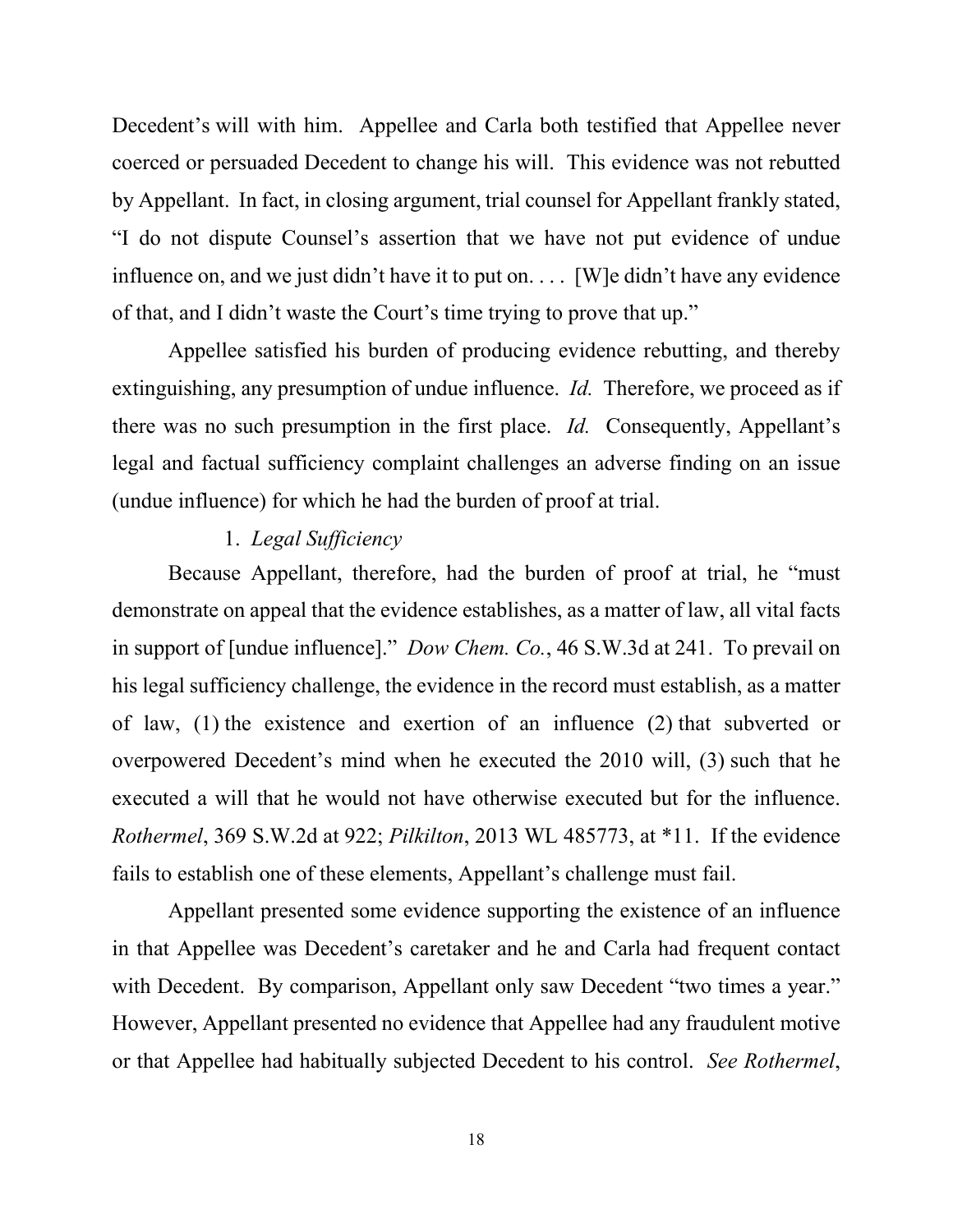369 S.W.2d at 923; *Kam*, 484 S.W.3d at 652; *Graham*, 69 S.W.3d at 609. Appellant presented evidence through Janae, who claimed that she had observed Decedent and Appellee leaving Dana Smith's office together. But Janae also conceded that she had no idea what day, month, or year it was when the purported observation took place, and the trial court, as the finder of fact, explicitly found that Janae was not a credible witness, a judgment to which we owe the utmost deference. More importantly, when asked whether anyone pressured Decedent to change his will, Appellant himself testified that "nobody instigated him to do that will." *See City of Keller*, 168 S.W.3d at 821–22, 827 (explaining that we cannot disregard contrary evidence if a reasonable factfinder could not).

In short, even when viewed in the light most favorable to Appellant, the evidence only establishes that there was an *opportunity* for Appellee to exert an influence over Decedent. We "cannot infer the exertion of undue influence based on opportunity alone." *Neal*, 2021 WL 1031975, at \*9; *see also Scott*, 601 S.W.3d at 90 (explaining that "the fact that an individual had the opportunity to influence the testator, such as by being the testator's caregiver, is insufficient to establish undue influence"). Indeed, "having an opportunity to exert such influence due to being in a position of caring for the person upon whom the influence is supposed to be exerted is equally consistent with the theory of innocence as it is with the theory of wrongdoing." *Rothermel*, 369 S.W.2d at 923. Thus, Appellant has failed to show that the evidence established the existence and exertion of an influence as a matter of law.

## 2*. Factual Sufficiency*

When a party attacks the factual sufficiency of an adverse finding on an issue for which it had the burden of proof, it must demonstrate on appeal "that the adverse finding is against the great weight and preponderance of the evidence." *Dow Chem.*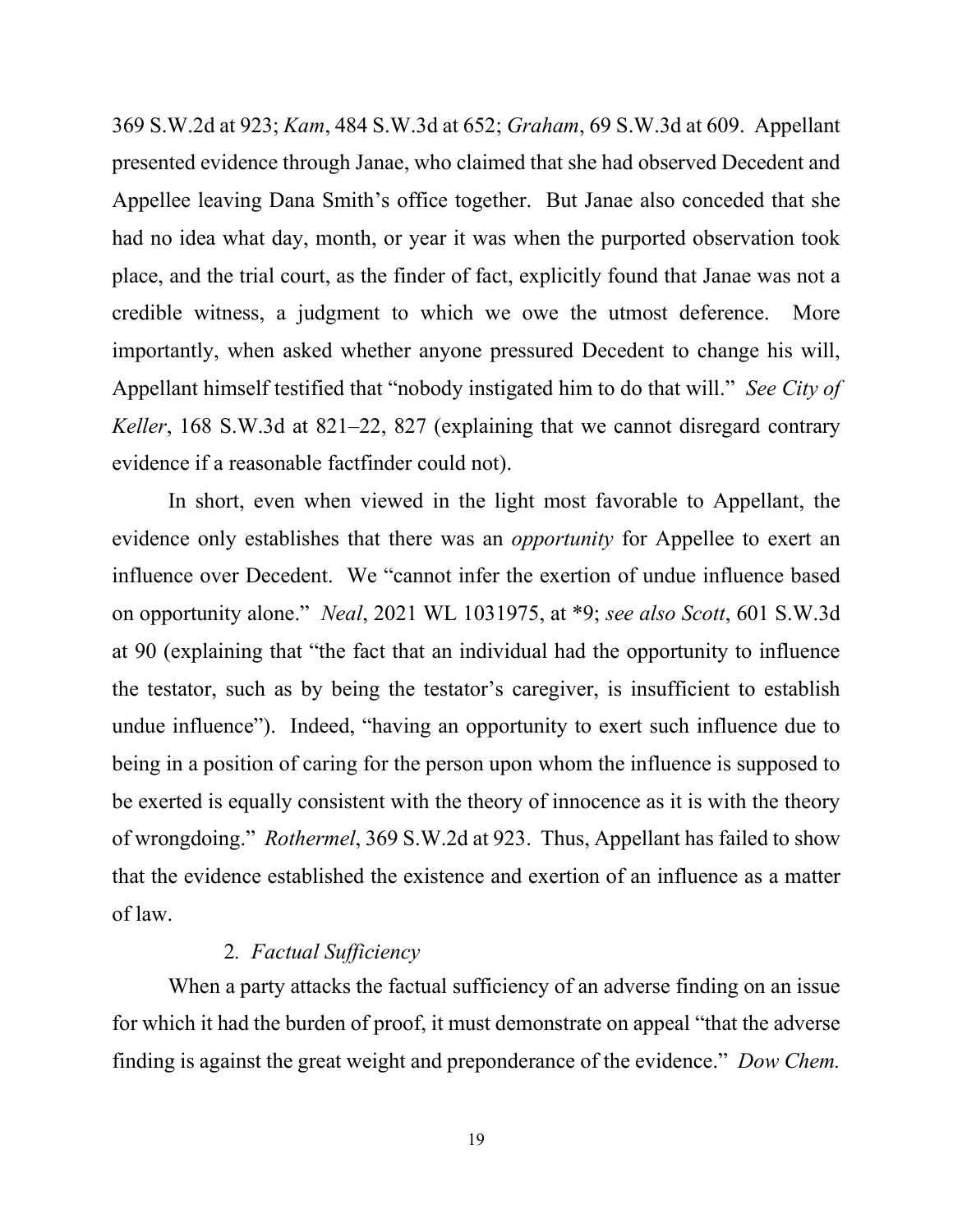*Co.*, 46 S.W.3d at 242. As we have noted above, Appellant failed to demonstrate more than a mere opportunity for Appellee to exert an influence over Decedent. Thus, the trial court could not have found that there was undue influence. *See Rothermel*, 369 S.W.2d at 923; *Neal*, 2021 WL 1031975, at \*9. The trial court's finding that there was no undue influence simply cannot be against the great weight and preponderance of the evidence, since a finding that Appellee even exerted an influence—ignoring the further questions of whether Decedent succumbed to the influence and whether the result was a will that would not have existed but for the influence—has no support in the record.

We further note that the evidence also fails to support the third element necessary to prove undue influence: that the result was a will that Decedent would not have made but for the exertion of an influence. In determining whether a testator made a will he would not have made absent undue influence, we consider whether the will makes an unnatural disposition of the testator's property. *Rothermel*, 369 S.W.2d at 923; *Kam*, 484 S.W.3d at 652; *Graham*, 69 S.W.3d at 609. Appellant argued at trial that it was an unnatural disposition of Decedent's property for him to change his will—which previously devised all property in equal shares to both Appellant and Appellee—such that only Appellee received anything. A situation in which a testator prefers one close relative over another "is frequently present in cases involving the issue of undue influence, and it is only where all reasonable explanation . . . for the devise is lacking that the trier of facts may take this circumstance as a badge of disorder or lapsed mentality or of its subjugation." *Rothermel*, 369 S.W.2d at 923–24. Here, the trial court credited other reasonable explanations.

The evidence in the record shows that Appellant rarely had contact with Decedent, while Appellee and his girlfriend saw Decedent on a weekly and daily